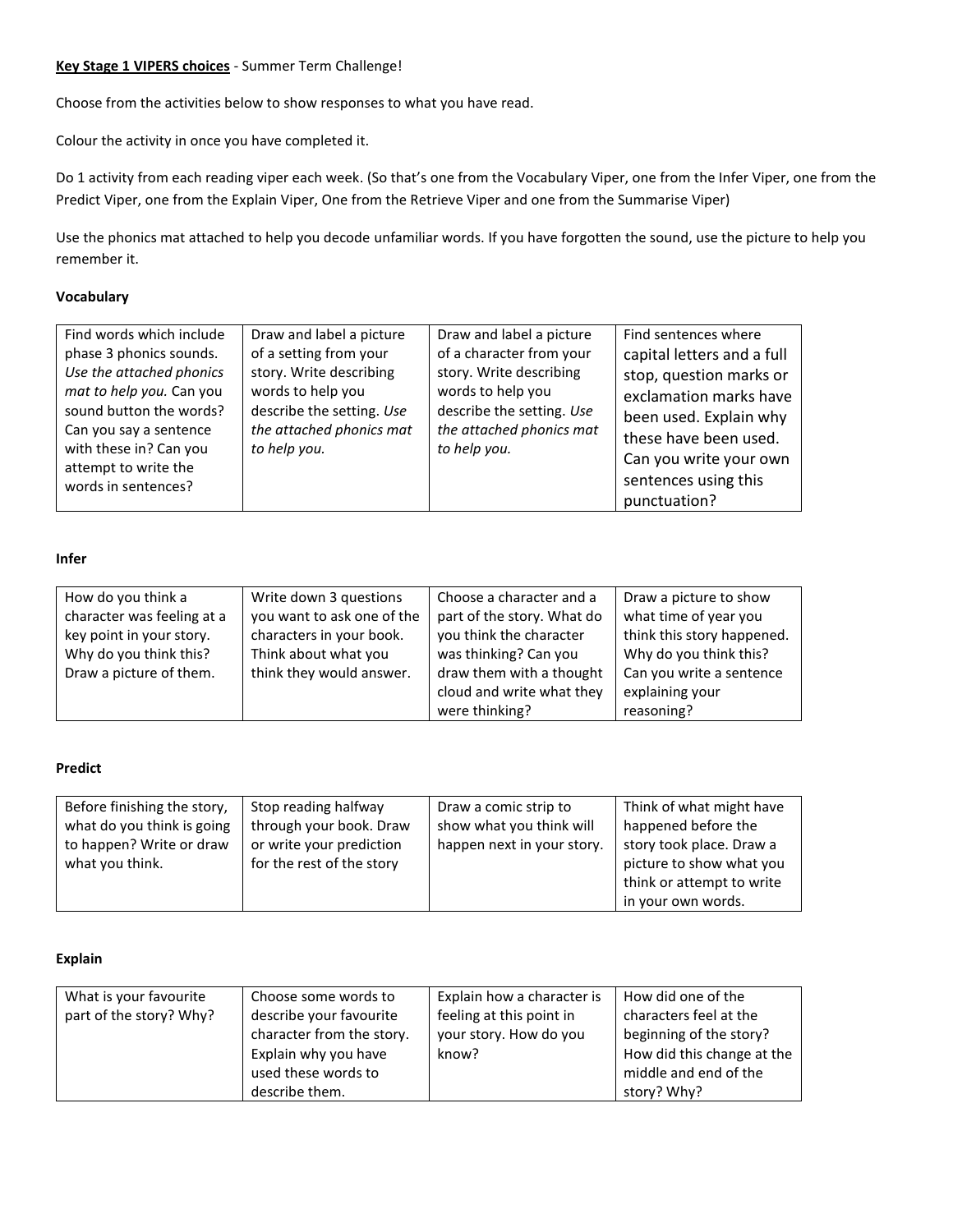# **Retrieve**

| Draw all the characters in | Draw where the story      | Find one word or phrase      | Write all the amazing      |
|----------------------------|---------------------------|------------------------------|----------------------------|
| the story so far. Can you  | takes place. Find some    | that shows how a             | adjectives you can find in |
| label them with their      | words or phrases in the   | character is feeling at this | your story.                |
| names?                     | story that tell you this. | point in your story.         |                            |

# **Summarise**

| Make a comic strip to  | Can you say what         | Draw a story mountain to | Write a fact file for the  |
|------------------------|--------------------------|--------------------------|----------------------------|
| show what has happened | happened in the story in | show what has happened   | main ideas from this book. |
| so far in your story.  | less than 5 sentences?   | in the story.            |                            |